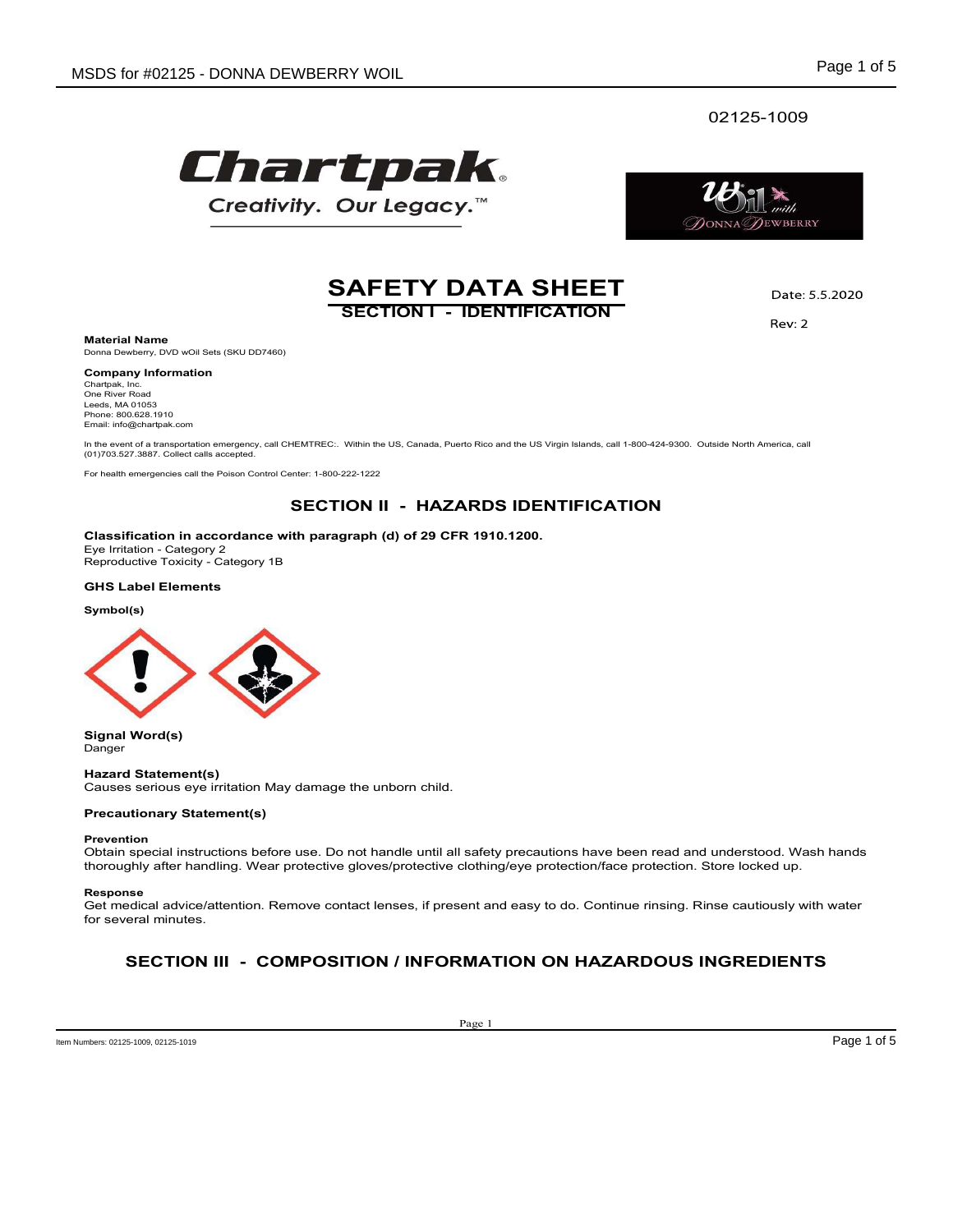| ISDS for #02125 - DONNA DEWBERRY WOIL                                                                                                                                                                                                                                                                                                     |                                                 |                       |                                |                                          |                                                        | Page 2 of 5 |
|-------------------------------------------------------------------------------------------------------------------------------------------------------------------------------------------------------------------------------------------------------------------------------------------------------------------------------------------|-------------------------------------------------|-----------------------|--------------------------------|------------------------------------------|--------------------------------------------------------|-------------|
|                                                                                                                                                                                                                                                                                                                                           |                                                 | PEL/TLV               | Max                            |                                          |                                                        |             |
| Hazardous Ingredients<br>2-BUTOXYETHANOL<br>N-METHYL-2-PYRROLIDONE                                                                                                                                                                                                                                                                        | $CAS$ /EC $#$<br>$111 - 76 - 2$<br>872-50-4     | (MG/M#)<br>N/A<br>N/A | % Weight<br>5.03000<br>0.24000 | <b>NTP</b><br>$\mathbf N$<br>$\mathbf N$ | IARC<br>N<br>N                                         |             |
|                                                                                                                                                                                                                                                                                                                                           | SECTION IV - FIRST AID MEASURES                 |                       |                                |                                          |                                                        |             |
| FIRST AID MEASURES: NONE REQUIRED. NO ACUTE HEALTH EFFECTS EXPECTED.                                                                                                                                                                                                                                                                      |                                                 |                       |                                |                                          |                                                        |             |
|                                                                                                                                                                                                                                                                                                                                           | <b>SECTION V - FIRE FIGHTING MEASURES</b>       |                       |                                |                                          |                                                        |             |
| FLASH POINT (METHOD): >200°F (93°C)<br>EXPLOSION LIMITS IN AIR (% BY VOLUME): n/a<br>EXTINGUISHING MEDIA: Foam, CO2, Dry Chemical (Class B) or Halon<br>FIRE FIGHTING PROCEDURES: NO SPECIAL FIRE FIGHTING PROCEDURES REQUIRED<br>UNUSUAL FIRE & EXPLOSION HAZARDS: NOT COMBUSTIBLE                                                       |                                                 |                       | AUTOIGNITION TEMPERATURE: N/A  |                                          |                                                        |             |
|                                                                                                                                                                                                                                                                                                                                           | <b>SECTION VI - ACCIDENTAL RELEASE MEASURES</b> |                       |                                |                                          |                                                        |             |
| STEPS TO BE TAKEN IN CASE A MATERIAL IS SPILLED: Clean up in accordance with all applicable regulations. Absorb spillage with non-<br>combustible, absorbent material. For waste disposal, see Section XIII                                                                                                                               |                                                 |                       |                                |                                          |                                                        |             |
|                                                                                                                                                                                                                                                                                                                                           | <b>SECTION VII - HANDLING AND STORAGE</b>       |                       |                                |                                          |                                                        |             |
| PRECAUTIONS TO BE TAKEN DURING STORAGE AND HANDLING: Good industrial hygiene practice requires that exposure be maintained<br>below the TLV. This is preferably achieved through the provision of adequate ventilation. When exposure cannot be adequately controlled in<br>this way, personal respiratory protection should be employed. |                                                 |                       |                                |                                          |                                                        |             |
|                                                                                                                                                                                                                                                                                                                                           |                                                 |                       |                                |                                          | SECTION VIII - EXPOSURE CONTROLS / PERSONAL PROTECTION |             |

EXPLOSION LIMITS IN AIR (% BY VOLUME): n/a FIRE FIGHTING PROCEDURES: NO SPECIAL FIRE FIGHTING PROCEDURES REQUIRED UNUSUAL FIRE & EXPLOSION HAZARDS: NOT COMBUSTIBLE **BECTION IV - FIRST AID MEASURES**<br>
SECTION V - FIRST AID MEASURES<br>
FINST AT MEASURES<br>
FINST AT MEASURES<br>
SECTION V - FIRE FIGHTING MEASURES<br>
EXTRIGUISHING ACOUNT CONTROL CONTROLLING THE PROVISION OF AUTOIGNTION TEMPERATUR SECTION IV - FIRST AID MEASURES<br>
SURES. NONE REQUIRED. NO ACUTE HEALTH EFFECTS EXPECTED.<br>
SECTION V - FIRE FIGHTING MEASURES<br>
METHOD: >20075 (92°C).<br>
AUTOIGNITION TEMPERATURE: NA<br>
FROCEDURES NO STOLUME; no<br>
PROCEDURES NO S

PRECAUTIONS TO BE TAKEN DURING STORAGE AND HANDLING: Good industrial hygiene practice requires that exposure be maintained<br>below the TLV. This is preferably achieved through the provision of adequate ventilation. When expo this way, personal respiratory protection should be employed. SECTION IN A SECTION REQUIREMENTS NONE REQUIRED<br>
SECTION IX - PHYSICAL AND CHEMICAL PROPERTIES<br>
SECTION VI - ACCIDENTAL RELEASE MEASURES<br>
SECTION VI - ACCIDENTAL RELEASE MEASURES<br>
SECTION VI - ACCIDENTAL RELEASE MEASURES<br> EXPOSIDANTS PIAR (R. BY VOLUME), RADIO THE RELEASE REQUIRED TRIVITY IN VATER RATE AND SECTION IN A CHARGE THE RELEASE MEASURES<br>
BOILING POINT: NOTE AND CONSUMER PROPERTIES FROM THE RELEASE MEASURES<br>
SECTION VI - ACCIDENTAL ERE FOR THE REVISION WAS RECORDED TO EXAMPLE THE RECORD TO EXAMPLE THE SETTION VI - ACCIDENTAL RELEASE MEASURES<br>
SPECIFIC VALUE (NATION AND SPILLE). Clean up in accretating with all applicable regulations. About spillage w SOLUTION TREAT CONTROL STATE IN A REACTIVITY IN WATER AND SECTION VI THE SOLUTION OF THE SOLUTION OF THE SOLUTION OF THE SOLUTION OF THE SOLUTION OF THE SOLUTION OF THE SOLUTION OF THE SOLUTION OF THE SOLUTION OF THE SOLUT TION VI - ACCIDENTAL RELEASE MEASURES<br>
MATERIAL IS SPILLED: Clean up in accordance with all applicable regulations. Absorb spillage with non-<br>
NY TRIAL IS PILLED: Clean up in accordance with all applicable regulations. Abs

**NTROLS / PERSONAL PROTECTION**<br>
UIREMENTS: NONE REQUIRED<br>
NONE REQUIRED<br>
AND CHEMICAL PROPERTIES<br>
MELTING POINT: N/A<br>
SPECIFIC GRAVITY: 0.93<br>
ILITY AND REACTIVITY<br>
ILITY AND REACTIVITY<br>
P<sub>age 2</sub> of P<sub>age</sub> 2 of 5 RESPIRATORY PROTECTION AND SPECIAL VENTILATION REQUIREMENTS: NONE REQUIRED OTHER PROTECTIVE EQUIPMENT (GLOVES, GOGGLES, ETC): NONE REQUIRED WORK/HYGIENE PRACTICES: NONE REQUIRED ENGINEERING CONTROLS: NONE REQUIRED

VAPOR PRESSURE: n/a<br>SPECIFIC VAPOR DENSITY (AIR=1): N/A SPECIFIC GRAVITY: 0.93

HAZARDOUS POLYMERIZATION PRODUCTS: N/A STABILITY: STABLE CONDITIONS TO AVOID: N/A INCOMPATIBILITY (MATERIALS TO AVOID): N/A HAZARDOUS DECOMPOSITION PRODUCTS: N/A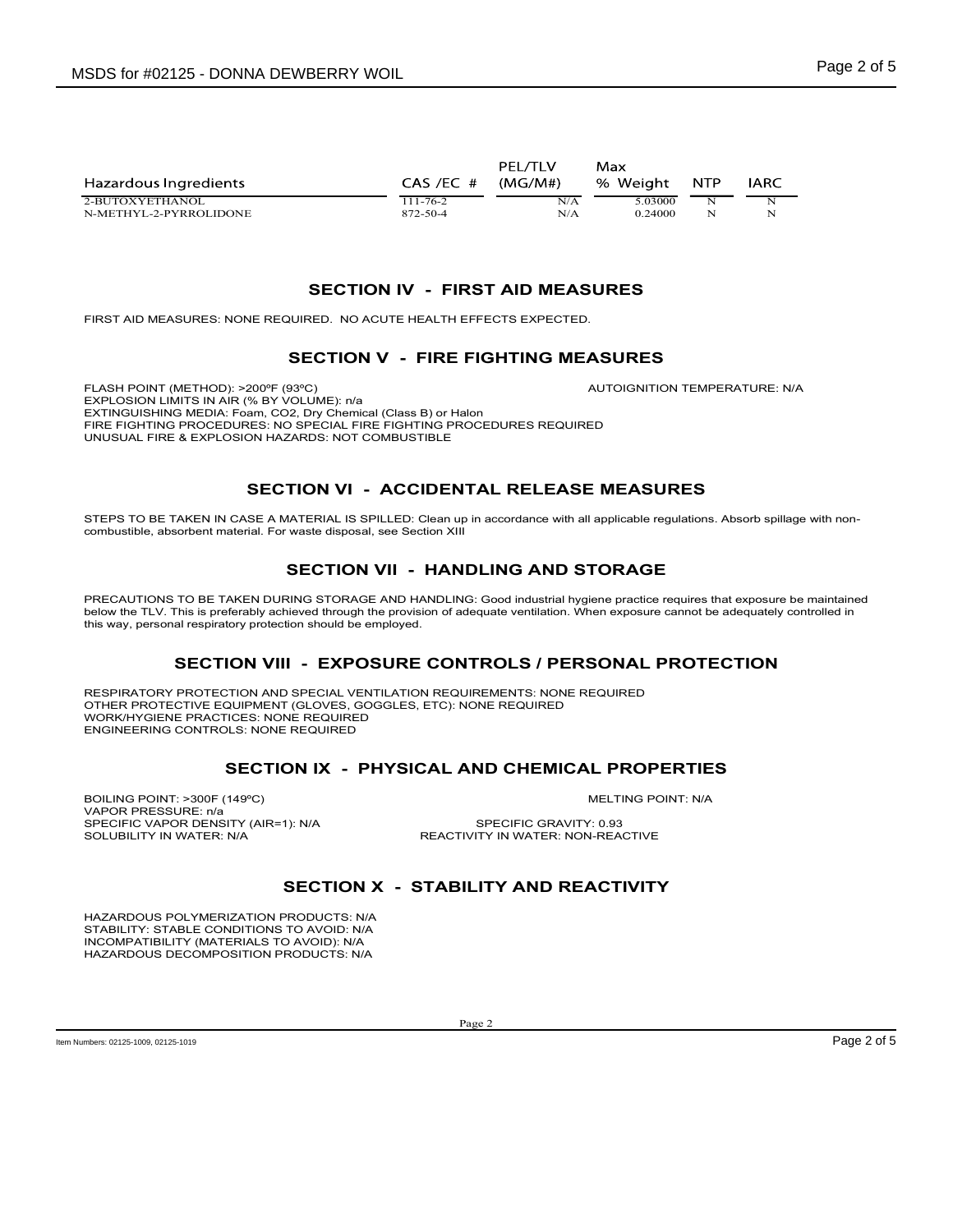SECTION XI - TOXICOLOGICAL INFORMATION<br>
SECTION XI - TOXICOLOGICAL INFORMATION<br>
D WITH USE OF THIS MATERIAL: NONE EXPECTED<br>
be a known or suspected human carcinogen by NTP, IARC or OSHA (see section III)<br>
................. ACUTE EFFECTS ASSOCIATED WITH USE OF THIS MATERIAL: NONE EXPECTED The summated LD50 is >50000 mg/kg. SDS for #02125 - DONNA DEWBERRY WOIL<br>
SECTION XI - TOXICOLOGICAL INFORMATION<br>
This product is not considered to be a known or suspected human carcinogen by NTP, IARC or OSHA (see section III)<br>
SECTION XII - ECOLOGICAL INFO

NO HARMFUL EFFECTS KNOWN OTHER THAN THOSE ASSOCIATED WITH SUSPENDED INERT SOLIDS IN WATER.

**Page 3 of 5<br>ECTION XI - TOXICOLOGICAL INFORMATION<br>WITH USE OF THIS MATERIAL: NONE EXPECTED<br>W<sup>ING:</sup><br>Be a known or suspected human carcinogen by NTP, IARC or OSHA (see section III)<br>SECTION XIII - ECOLOGICAL INFORMATION<br>SECT** DEWBERRY WOIL<br>
SECTION XI - TOXICOLOGICAL INFORMATION<br>
WITH USE OF THIS MATERIAL: NONE EXPECTED<br>
SO A KNOWN OF SUSPOSED INJIMA carcinogen by NTP, IARC or OSHA (see section III)<br>
SECTION XIII - ECOLOGICAL INFORMATION<br>
SECTI RCRA HAZARD CLASS (40 CFR 261): THIS PRODUCT IS NOT CLASSIFIED AS A HAZARDOUS WASTE.<br>The product is not considered to be a known or suspected initial - NONE EXPECTED<br>This product is not considered to be a known or suspecte RCRA HAZARD CLASS (40 CFR 261): THIS PRODUCT IS NOT CLASSIFIED AS A HAZARDOUS WASTE.<br>WASTE DISPOSAL METHOD: DISPOSE OF IN ACCORDANCE WITH FEDERAL, STATE AND LOCAL REGULATIONS. VA DEWBERRY WOIL<br>
SECTION XI - TOXICOLOGICAL INFORMATION<br>
TED WITH USE OF THIS MATERIAL: NONE EXPECTED<br>
30 mg/kg.<br>
II to be a known or suspected human cardingem by NTP, IARC or OSHA (see section III)<br>
SECTION XIII - ECOLOG SECTION XI - TOXICOLOGICAL INFORMATION<br>WITH USE OF THIS MATERIAL: NONE EXPECTED<br>1974).<br>SECTION XII - ECOLOGICAL INFORMATION<br>SECTION XII - DISPOSAL CONSIDERATIONS<br>SECTION XIII - DISPOSAL CONSIDERATIONS<br>SECTION XIII - DISPOS

U.S. D.O.T. Not classified or regulated as a hazardous material by DOT

CONTENTS OF THIS SDS COMPLY WITH OSHA HAZARD COMMUNICATION STANDARD 29 CFR 1910.1200

EPA SARA TITLE III CHEMICAL LISTINGS: SECTION 302.4 EXTREMELY HAZARDOUS SUBSTANCES (40 CFR 355): NONE **NOTE** 

SECTION 313 TOXIC CHEMICALS (40 CFR 372): ETHYLENE GLYCOL MONOETHYL ETHER

INTERNATIONAL REGULATIONS

CT UNDER CANADA'S WORKPLACE HAZARDOUS MATERIALS<br>OR HIGHLY TOXIC MATERIALS:<br>TED UNDER NEW JERSEY'S RIGHT TO KNOW PROGRAM:<br>QUIRING NOTIFICATION TO THE STATE OF WASHINGTON UNDER<br>TED IN FLORIDA'S TOXIC SUBSTANCE LIST:<br>Page 3<br>P CANADIAN WHMIS: THIS PRODUCT IS A CONTROLLED PRODUCT UNDER CANADA'S WORKPLACE HAZARDOUS MATERIALS INFORMATION SYSTEM. IT CONTAINS THE FOLLOWING TOXIC OR HIGHLY TOXIC MATERIALS: 2-BUTOXY ETHANOL 2-ETHOXYETHANOL DIPROPYLENE GLYCOL MONOMETHYL ETHER ISOPROPYL ALCOHOL STODDARD SOLVENT

SUPPLEMENTAL STATE COMPLIANCE INFORMATION:

THIS PRODUCT CONTAINS THE FOLLOWING CHEMICAL(S) LISTED UNDER NEW JERSEY'S RIGHT TO KNOW PROGRAM:

2-BUTOXY ETHANOL DIPROPYLENE GLYCOL MONOMETHYL ETHER ETHYLENE GLYCOL MONOETHYL ETHER ISOPROPYL ALCOHOL

THIS PRODUCT CONTAINS THE FOLLOWING CHEMICAL(S) REQUIRING NOTIFICATION TO THE STATE OF WASHINGTON UNDER THEIR CHILDREN'S SAFE PRODUCTS ACT: ETHANOL, 2-ETHOXY-N-METHYLPYRROLIDINONE

THIS PRODUCT CONTAINS THE FOLLOWING CHEMICAL(S) LISTED IN FLORIDA'S TOXIC SUBSTANCE LIST: 1-Methyl-2-pyrrolidone 2-Amino-2-methyl-1-propanol 2-Butoxy ethanol 2-Ethoxyethanol

Item Numbers: 02125-1009, 02125-1019 Page 3 of 5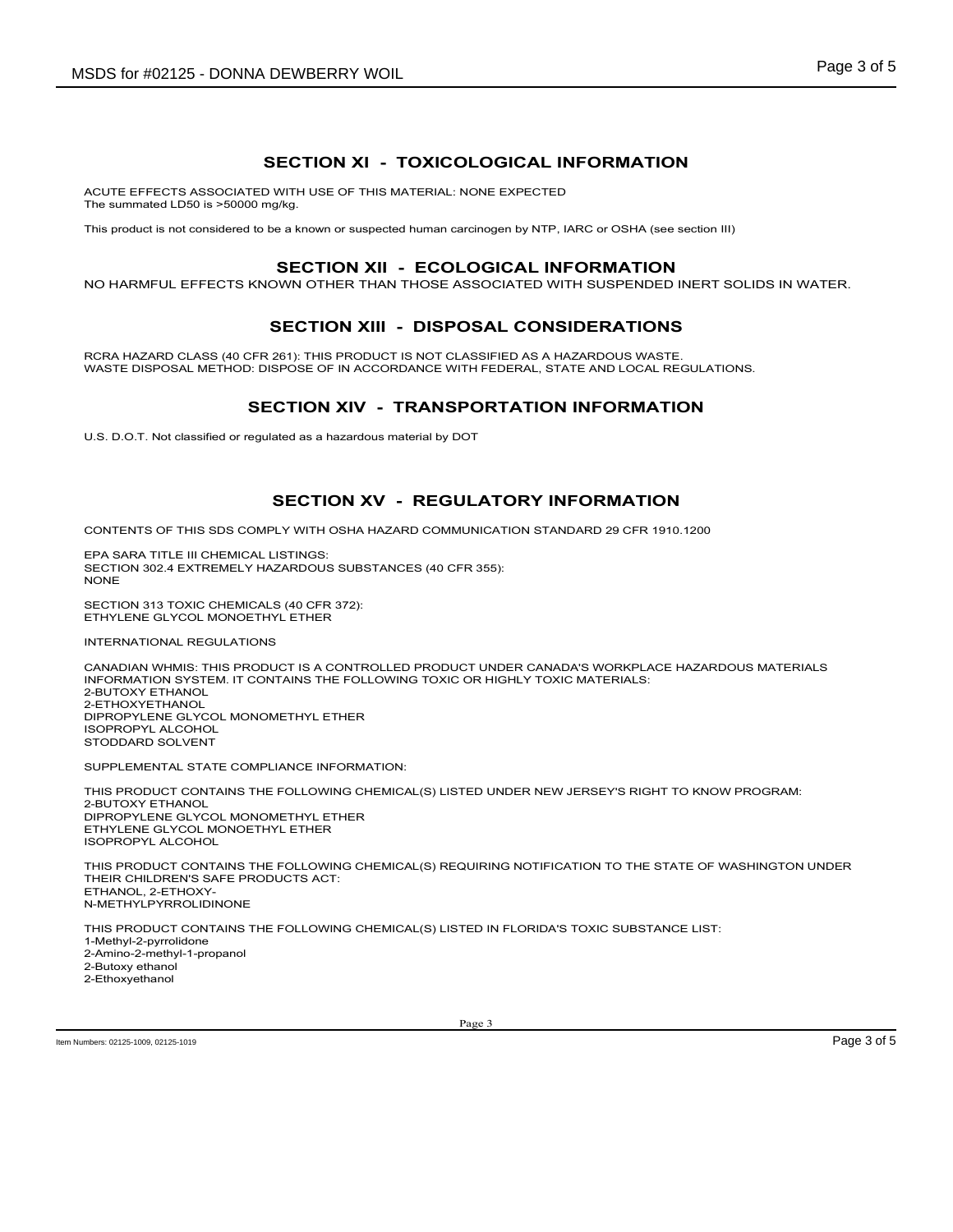Dipropylene glycol methyl ether Isopropyl alcohol

THIS PRODUCT CONTAINS THE FOLLOWING CHEMICAL(S) LISTED IN MAINE'S PRIORITY CHEMICAL LIST: NONE **NOTE** 

THIS PRODUCT CONTAINS THE FOLLOWING CHEMICALS CONSIDERED BY VERMONT AS BEING OF VERY HIGH CONCERN TO CHILDREN:<br>NONE NONE **NOTE** 

THIS PRODUCT CONTAINS THE FOLLOWING CHEMICAL(S) LISTED IN MASSACHUSETTS HAZARDOUS SUBSTANCE LIST: 1-Methyl-2-pyrrolidone

2-Amino-2-methyl-1-propanol 2-Butoxyethanol 2-Ethoxyethanol Dipropylene glycol methyl ether Isopropyl alcohol

THIS PRODUCT CONTAINS THE FOLLOWING CHEMICAL(S) LISTED ON MICHIGAN'S CRITICAL MATERIALS REGISTER:<br>NONE NONE **NOTE** 

SDS for #02125 - DONNA DEWBERRY WOIL<br>Disproprints agreed methyl ether<br>This product contains the following chemical (s) listed in Maine's priority chemical list:<br>This product contains the following chemical sconsidered by v THIS PRODUCT CONTAINS THE FOLLOWING CHEMICAL(S) LISTED ON MINNESOTA'S HAZARDOUS SUBSTANCES LIST:<br>2-Butoxyethanol 2-Ethoxyethanol Dipropylene glycol methyl ether

Isopropyl alcohol N-methyl-2-Pyrrolidone

Dipropylene glykai methyl ehner<br>THIS PRODUCT CONTAINS THE FOLLOWING CHEMICAL(S) LISTED IN MAINE'S PRIORITY CHEMICAL LIST:<br>THIS PRODUCT CONTAINS THE FOLLOWING CHEMICAL(S) LISTED BY VERMONT AS BEING OF VERY HIGH CONCERN TO<br>T 1-Propanol, 2-amino-2-methyl-2-Propanol<br>2-Pyrrolidinone, 1-methyl- 2,beta-butoxy Dipropylene giyeol methyl ether<br>THIS PRODUCT CONTAINS THE FOLLOWING CHEMICAL(S) LISTED IN MAINE'S PRIORITY CHEMICAL LIST:<br>THIS PRODUCT CONTAINS THE FOLLOWING CHEMICALS CONSIDERED BY VERMONT AS BEING OF VERY HIT<br>HIS PRODUCT Ethanol, 2-butoxy-Ethanol, 2-ethoxy-Propanol, (2-methoxymethylethoxy)- AINS THE FOLLOWING CHEMICAL(S) LISTED IN MASSACHUSETTS HAZARDOUS SUBSTANCE LIST:<br>panol<br>pyi ether<br>AINS THE FOLLOWING CHEMICAL(S) LISTED ON MICHIGAN'S CRITICAL MATERIALS REGISTER:<br>AINS THE FOLLOWING CHEMICAL(S) LISTED ON MIN LOWING CHEMICAL(S) LISTED ON MICHIGAN'S CRITICAL MATERIALS REGISTER:<br>LOWING CHEMICAL(S) LISTED ON MINNESOTA'S HAZARDOUS SUBSTANCES LIST;<br>SUNDAING CHEMICAL(S) LISTED IN PENNSYLVANIA'S HAZARDOUS SUBSTANCES LIST;<br>And the regu This PRODUCT CONTAINS THE FOLLOWING CHEMICAL(S) LISTED ON MICHIGAN'S CRITICAL MATERIALS REGISTER:<br>THIS PRODUCT CONTAINS THE FOLLOWING CHEMICAL(S) LISTED ON MINNESOTA'S HAZARDOUS SUBSTANCES LIST:<br>Disproprince styles that<br>ar warranty or guarantee of any kind. This product contribute of any kind. This product contribute in this document applies to any contained in this specifical any operator of any contempt applies to the interpret of any cont

Under CPSC's consumer product regulations (16CFR1500.3 and 150014), this product has the following required acute and chronic hazard labeling:

### NONE **NOTE**

This adult product is certified to comply with the Consumer Product Safety Act (CPSA), the Poison Prevention Packaging Act, the Federal<br>Hazardous Substances Act, (FHSA) and its Labeling for Hazardous Art Materials Act (LHA

NONE<br>
Stafety Act (CPSA), the Poison Prevention Packaging Act, the Federal<br>
Labeling for Hazardous Art Materials Act (LHAMA).<br>
THER INFORMATION<br>
commendations contained herein are reliable, but they are given without<br>
docu for this material if it is used in combination with any other materials. It is the user's responsibility to satisfy oneself as to the suitability and completeness of this information for the user's own particular use.